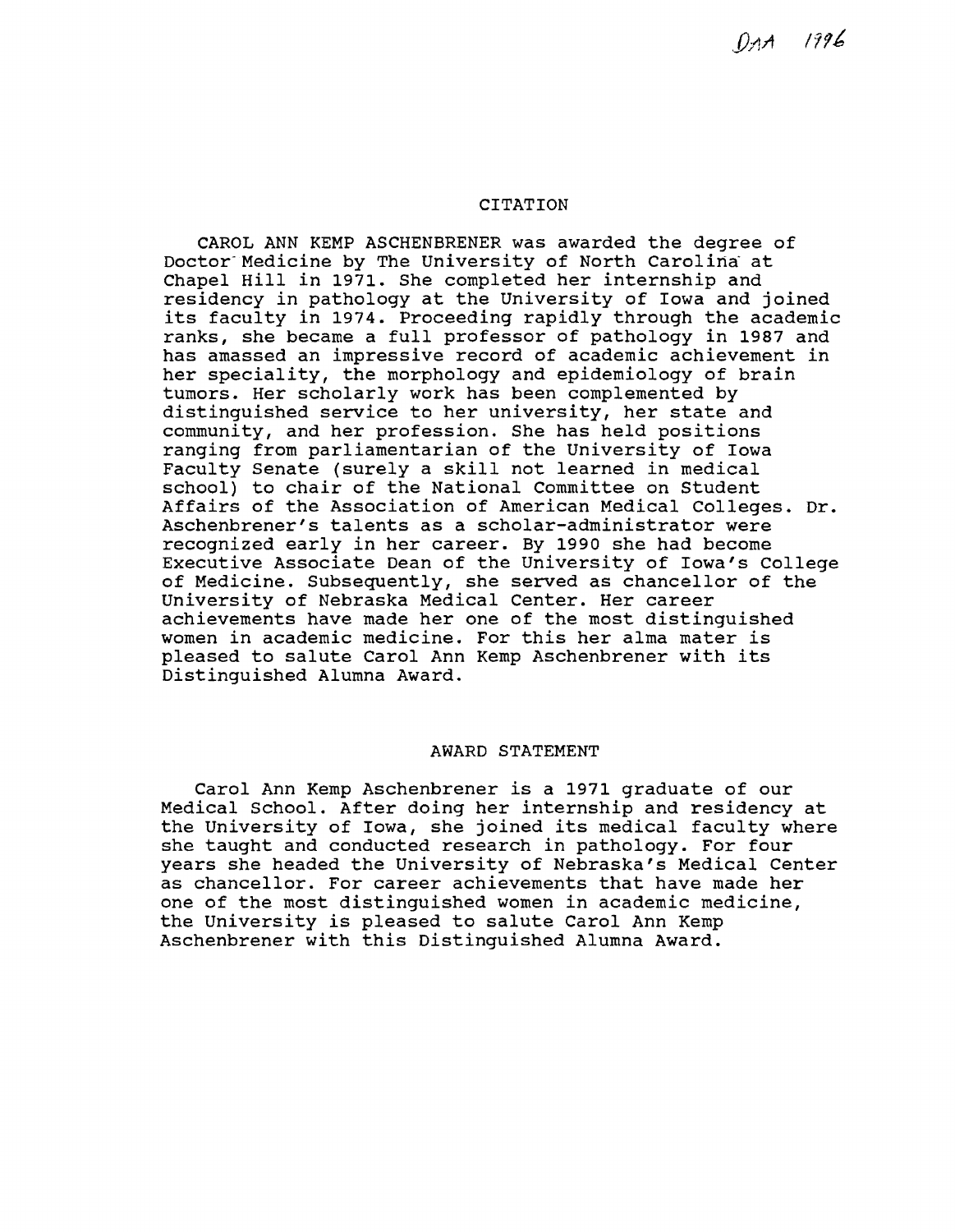$PAA$  1996

## CITATION

HERMAN BLUMENTHAL proves the notion that one can measure a university's greatness by the achievements of those it nurtures. Like many of those who came of age during the Great Depression, Herman Blumenthal could attend UNC for just one year, in 1933-34. Yet one year in Chapel Hill helped prepare him for decades of quiet leadership which has improved the lives of thousands of North Carolinians. He left us for Charlotte, where he developed the family business, the Radiator Specialty Company, into one of the this state's largest privately-held companies. Later, Herman would entrust the education of his sons Alan, Philip, and Samuel to UNC.

For some, keeping a business competitive would deplete all resources; but not for Herman Blumenthal. He has lavished his time and energy on countless charities and civic causes, among them the Blumenthal Foundation, the Blumenthal Jewish Home for the Aged, the Blumenthal Center for the Performing Arts in Charlotte, Wildacres (a mountain retreat center for religious, cultural, educational, and civic non-profit groups), and the Wildacres Leadership Initiative. The appointment of a scholar in American Judaism at this University's Department of Religious Studies is but one consequence of his total devotion to the cause of understanding and harmony among Jews and Christians in this deeply religious South. Herman's personal philosophy is best encapsulated in his favorite quotation from William Penn:  $N I$ shall pass this way but once; /Any good that I can do, / Or any kindness that I can show, / Let me do it now. / Let me any kindness that I can show,  $\frac{1}{2}$  bet me do It how.  $\frac{1}{2}$  bet in again. "Herman Blumenthal has dedicated his life to people and improving the conditions of their lives. For this, the University is pleased to honor him and his life's work with this Distinguished Alumnus Award.

#### AWARD STATEMENT

Herman Blumenthal went out from Chapel Hill to develop what has become one of the largest privately-held companies in North Carolina. That would have been enough for some but not for him. He has lavished much of his time, energy and resources on making his state and community a better place to live. Mr. Blumenthal's personal philosophy is summed up in these words of William Penn:<sup>1</sup>' I shall pass this way but once; /Any good that I can do, / Or any kindness that I can show,  $/$  Let me do it now.  $/$  Let me not defer or neglect it, / For I shall not pass this way again. $%$  For a lifetime of quiet service to humanity, The University honors Herman Blumenthal with this Distinguished Alumnus Award.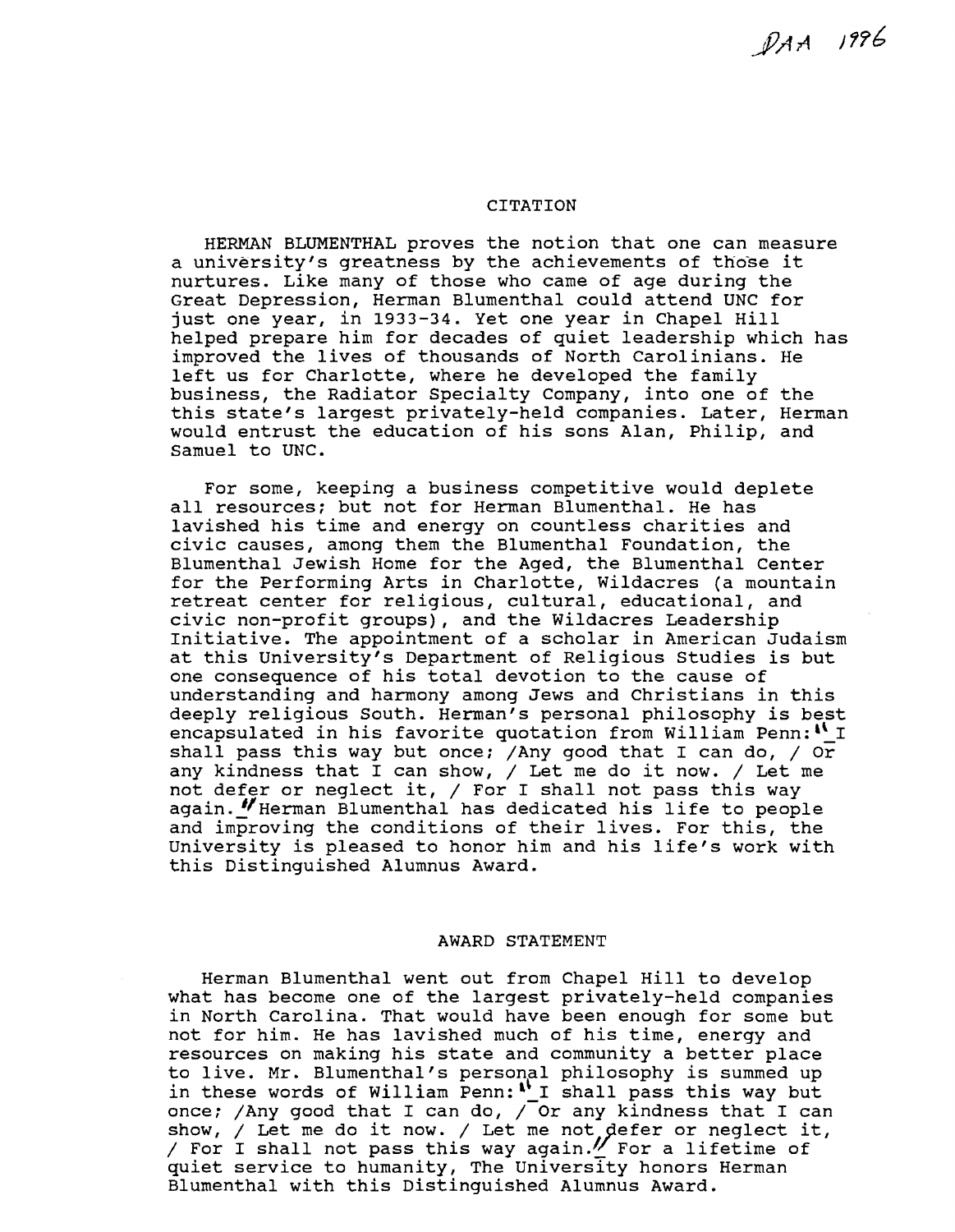## **CITATION**

WILLIAM ALEXANDER DARITY has dedicated his life to the improvement of public health through research, teaching, and public service with a special focus on eliminating disparities in health outcomes across ascriptively differentiated populations. A North Carolina native, he received all of his formal education in this state, culminating in the degree of Doctor of Philosophy from this University in 1964. His undergraduate alma mater, Shaw University, honored him with a Doctor of Science in 1990. Early in his career, Professor Darity traveled extensively with the World Health Organization promoting public health in the Middle East. Later, he played a major role in establishing graduate programs in public health in Nigeria and Cameroon. Recently he undertook an exciting public health assignment in Egypt on behalf of the Population Council. His scholarly research has made important contributions in the field of public health, particularly the work he did on perceptions of family planning programs in the black community. For a quarter-century he served with considerable distinction on the faculty of the University of Massachusetts at Amherst, whose School of Health Sciences he headed as dean until 1989. From 1986 until 1991 he served on the UNC Board of Trustees where he was especially effective in urging the University to divest from companies doing business in South Africa, in pressing his concern for adequate fringe benefits for faculty and staff, and in emphasizing the need for the University to increase the presence of Blacks and Native Americans among its faculty and student body. Professor Darity's devotion to higher education is amply reflected in his own family. Among the four of them they held eleven degrees, no two from the same institution. This University is proud to claim his as our own and to add to his long list of distinctions this Distinguished Alumnus Award.

#### AWARD STATEMENT

William Alexander Darity's distinguished career epitomizes the three-fold mission of higher education in teaching, research, and public service. After a tour of duty with the World Health Organization he joined the faculty of the University of Massachusetts at Amherst, where he embarked on a productive scholarly career and later served as dean of the School of Health Sciences. He is a past member of the UNC Board of Trustees. This University is proud to claim Professor Darity as our own and to honor him with this Distinguished Alumnus Award.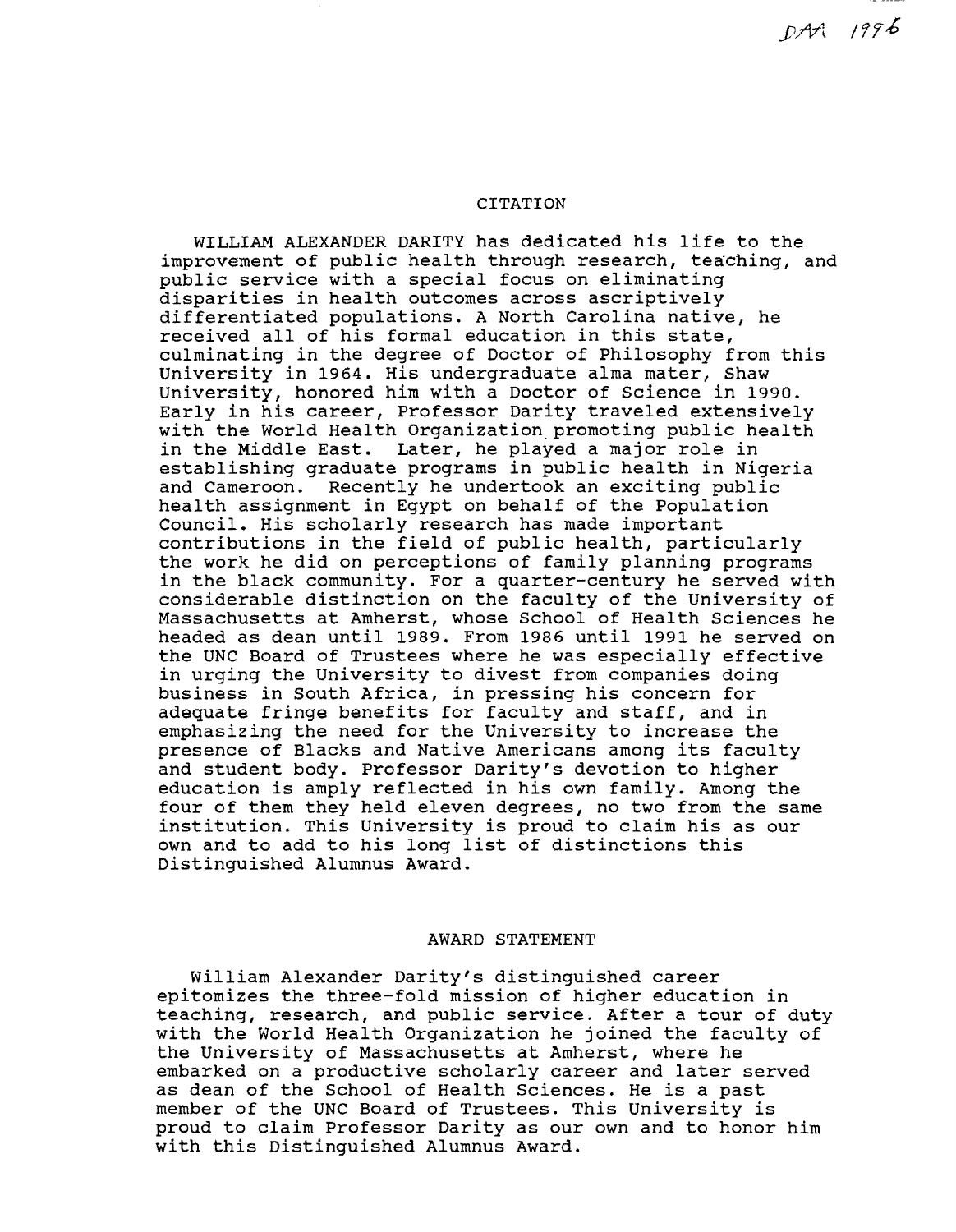$QAA$  1996

# CITATION

Yale law students in the 1960s said that the faculty was divided into two camps: old turks and young fogeys: LAWRENCE MONSANTO FERLINGHETTI might say that describes much of American today. Larry Ferlinghetti graduated from our School of Journalism in 1941. After taking a doctorate from the Sorbonne in 1951, he settled in San Francisco, where he became co-owner of the city Lights Bookshop, the country's first all-paperbound bookstore. Out of the bookstore grew the City Lights Books publishing house, and out of that came Allen Ginsberg's Howl in 1956. Howl precipitated Ferlinghetti's arrest on obscenity charges. The resulting trial, like the Scopes Trial or the March on Selma or the Roe v. Wade decision or the Stonewall Riot, was one of the defining moments of modern American culture. It changed our concept of art and our notions of the artist's role in public affairs. Ferlinghetti emerged vindicated, the Beat movement became a household word, and Larry became one of its most eloquent spokesmen. Ferlinghetti has authored several important collections of poems, most notably A Coney Island of the Mind. He continues his work today, most recently publishing  $NA$  Buddha in the Woodpile,  $N$  which has this to say about the Waco incident:  $\sqrt{1}f$  the inner ears of the inner sanctums / had only been half open / to any vibrations except / those of the national security state / and had only been attuned  $/$  to the sound of one hand clapping / and not one hand punching / Then that sick cult and its children /might still be breathing / the free American air / of the First Amendment. $\gamma$  In appreciation for his seminal role in the development of modern American poetry, the University is pleased to present to Lawrence Monsanto Ferlinghetti this Distinguished Alumnus Award.

### AWARD STATEMENT

Lawrence Ferlinghetti is an old turk in a world of young fogeys. His publication of Allen Ginsberg's Howl in 1956 was one of the defining moments of modern American culture. It changed forever our thinking about art and artists, made the Beat Generation a household word, and strengthened immeasurably the roots of the freedom of speech. His own poetry continues to engage his readers in a passionate consideration of the connections between the arts and politics. Speaking of his own success as a publisher, Larry once mused about  $\parallel$  the enormous capacity of society to ingest its own most dissident elements.  $\vee$  This venerable institution today confirms that Insight by awarding to Lawrence Ferlinghetti its Distinguished Alumnus Award.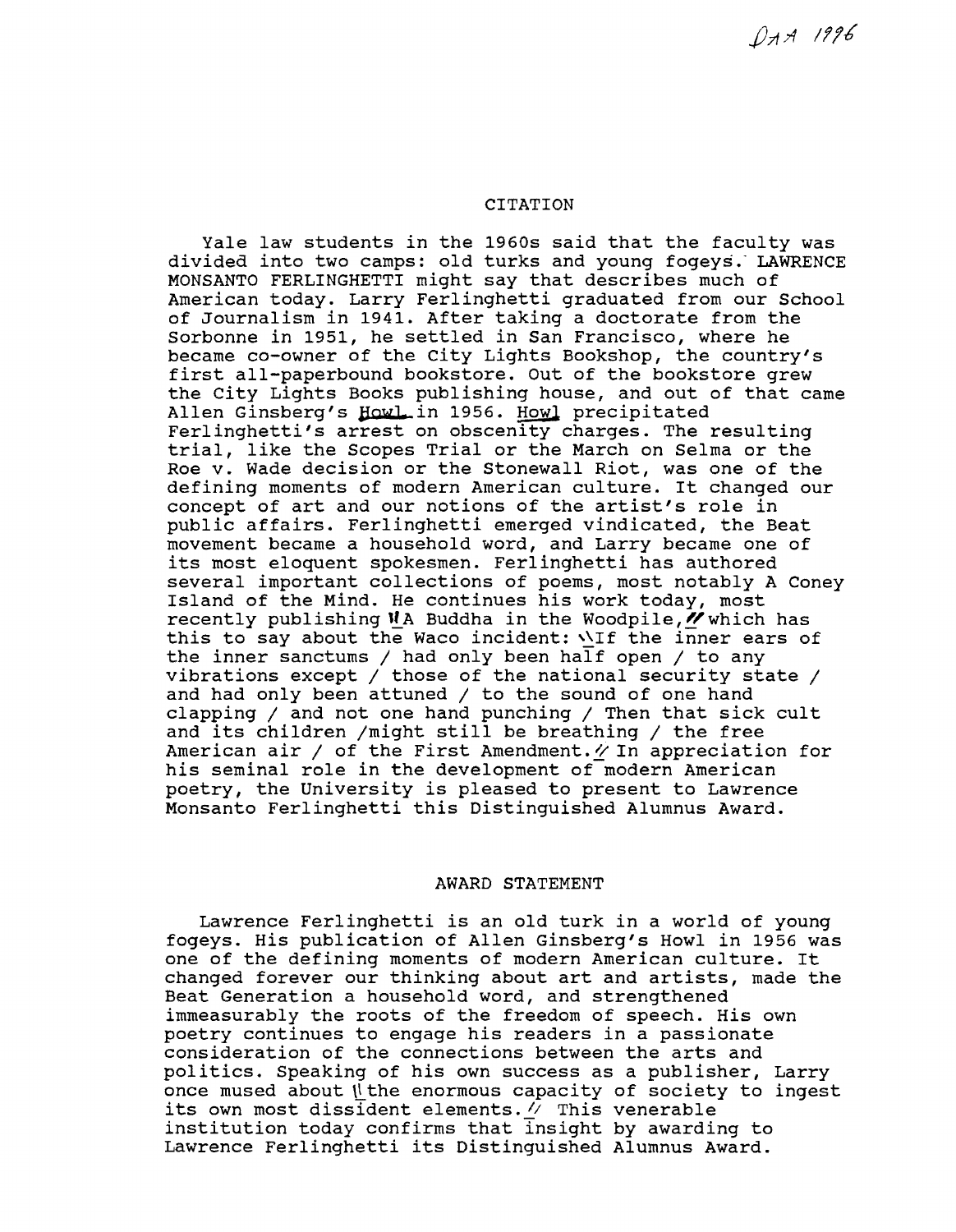## CITATION

JOHN PAUL NICKELL is among the very few who can be said to have created a new art form. In the early days of television, live drama of exceptionally high quality was a staple of prime time programming on shows such as **Playhouse** 90, Studio One, and Omnibus. Paul Nickell is recognized as perhaps the best pioneering director in this medium. Upon seeing live television drama for the first time, Paul immediately realized that it was not the stage and it was not film; it was a new art form that called for fresh insights and approaches. These Paul gave to the new medium in full measure. His work brought out the talents of such actors as Jackie Gleason, Helen Hayes, Orson Welles, and Charlton Heston. His pioneering productions brought us<br>dramatizations of 1984, The Sinking of the Bismarck, Uncle dramatizations of 1984, The Sinking of the Bismarck, Uncle Ed and Circumstance, and Naked City, to mention but a few. Paul considers his best work to have been the 1953 Studio One production of George Orwell's 1984, starring Eddie-ADbert and Lorne Greene. Ironically, this critically acclaimed work was seen by the network and sponsor as too dark and depressing for a mass audience. Thereafter, the quality of live television drama began a rapid decline from which it did not recover. Paul Nickell received the Master of Arts degree from this University in 1942 and returned to our faculty in 1967 after television turned its back on live drama and its face toward Hollywood and film. His teaching career has touched the lives and molded the talents of his students in ways that provide eloquent testimony to his creative genius. It is with great pride that the University recognizes one of our own, both alumnus and faculty colleague, with this Distinguished Alumnus Award.

# AWARD STATEMENT

It is with great pride that the University recognizes Professor Emeritus John Paul Nickell with this Distinguished Alumnus Award. There is no more eloquent testimonial to Paul's splendid talent as director, teacher, and mentor than this page from his scrapbook: May 20, 1953

Dear Paul

 $\frac{1}{n}$ .  $\frac{1}{n}$ 

The other night when we finished the show, I was unable to thank you properly or find the correct words as I was so filled with emotion and excitement it was impossible for me to think clearly. However, let me tell you now that your kindness, attention, and toleration \_.has made me<br>everlastingly indebted to you. Thank you very, very much and although this is only my humble opinion I know you are going to make a big, important, and respected name for yourself in our business.